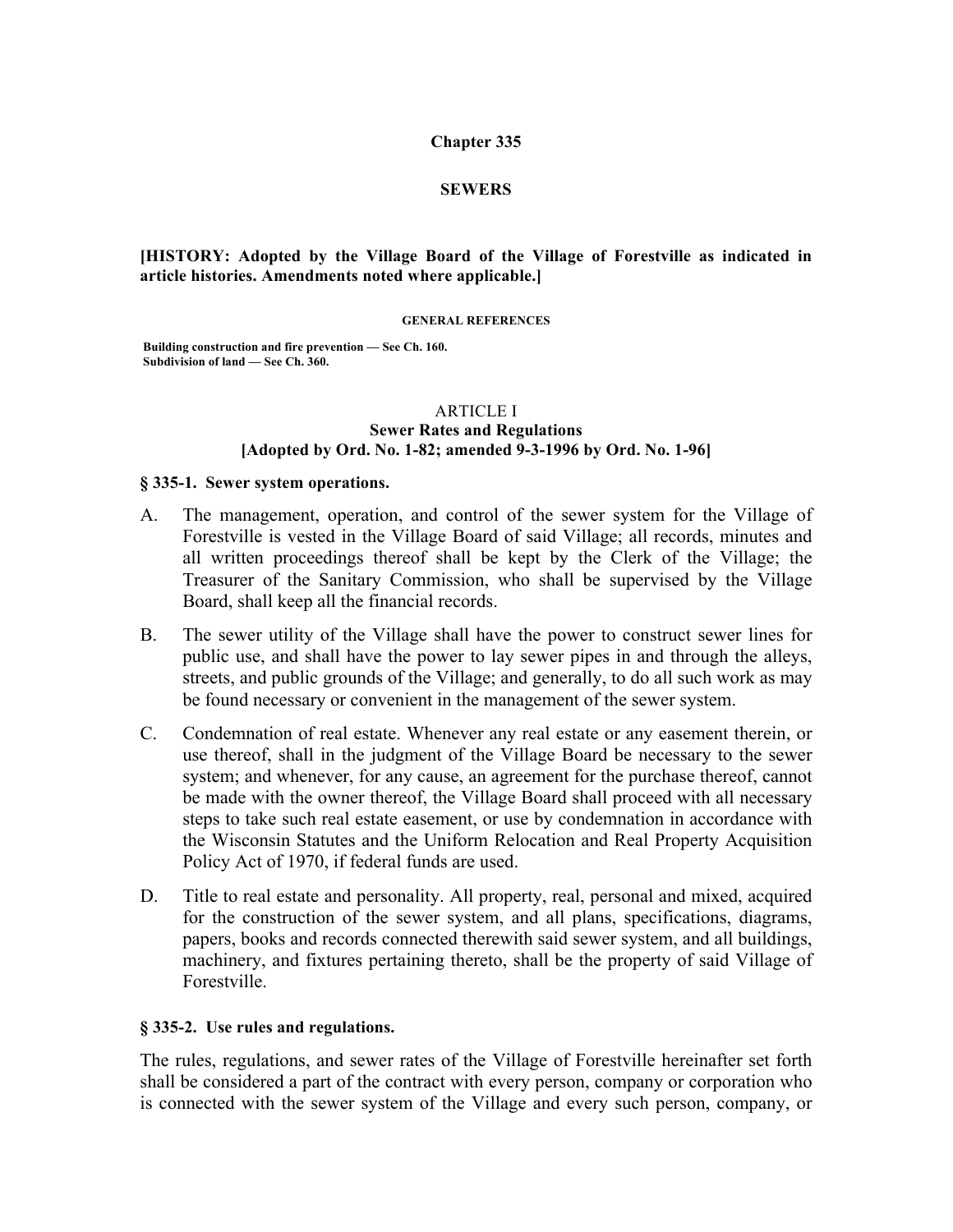corporation by connecting with the sewer system shall be considered as expressing his or their assent to be bound thereby. Whenever any of said rules and regulations, or such other as said Village of Forestville may hereafter adopt are violated, the service shall be shut off from the building or place of such violation (even though two or more parties are receiving service through the same connection) and shall not be reestablished except by order of the Village Board, and on payment of all arrears, the expenses and established charges of shutting off and putting on, and such other terms as the Village Board may determine, and a satisfactory understanding with the party that no further cause for complaint shall arise. In case of such violation the said Village Board, furthermore, may declare any payment made for the service by the party or parties committing such violation, to be forfeited, and the same shall thereupon be forfeited. The right is reserved to the Village Board to change said rules, regulations, and sewer rates from time to time as they may deem advisable; and to make special rates and contracts in all proper cases.

## **§ 335-3. Definitions.**

 $\overline{a}$ 

The following definitions are applicable to this article:

BIOCHEMICAL OXYGEN DEMAND (BOD) — The quantity of oxygen utilized in the biochemical oxidation of organic matter in five days at 20° C., expressed as milligrams per liter. Quantitative determination of BOD shall be made in accordance with procedures set forth in "Standard Methods."1

BUILDING DRAIN — That part of the lowest horizontal piping of a drainage system which receives the discharge from soil, waste, and other drainage pipes inside the walls of the building and conveys it to the building sewer.

BUILDING SEWER — The extension from the building drain to the public sewer or other place of disposal beginning outside the inner face of the building wall.

GARBAGE — The residue from the preparation, cooking, and dispensing of food, and from the handling, storage, and sale of food products and produce.

INDUSTRIAL WASTE — The wastewater from industrial process, trade or business, as distinct from sanitary sewage, including cooling water and the discharge from sewage pretreatment facilities.

PERSON — Any and all persons, including any individual, firm, company, municipal or private corporation, association, society, institution, enterprise, governmental agency, or other entity.

pH — The logarithm of the reciprocal of the hydrogen-ion concentration. The concentration is the weight of the hydrogen-ions, in grams per liter of solution. Neutral water, for example, has a pH value of 7 and hydrogen-ion concentration of 10-7.

SANITARY SEWER — A sewer that carries liquid and water-carried wastes from residences, commercial buildings, industrial plants, and institutions, together with minor

<sup>1.</sup> **Editor's Note: See "Standard Methods for the Examination of Water, Sewage, and Industrial Wastes" published jointly by the American Public Health Association, the American Water Works Association, and the Federation of Sewage and Industrial Wastes Association.**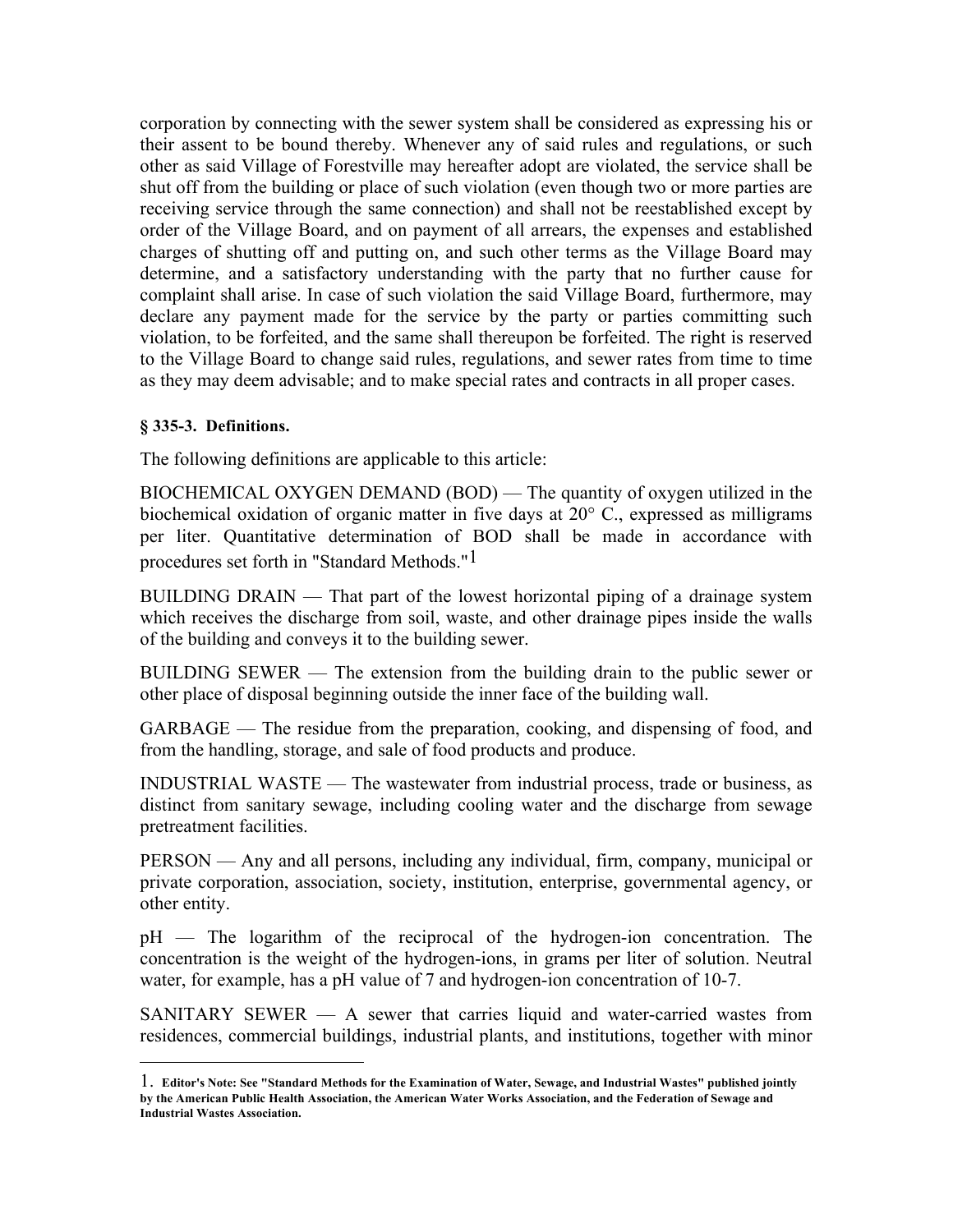quantities of ground, storm and surface waters that are not admitted intentionally.

SHOCK — Any discharge of water or wastewater which in concentration of any given constituent or in quantity of flow exceeds for any period of duration longer than 15 minutes more than five times the average 24 hour concentration of flows during normal operation and shall adversely affect the system and/or performance of the wastewater treatment works.

STANDARD METHODS — The examination and analytical procedures set forth in the most recent edition of "Standard Methods for the Examination of Water, Sewage, and Industrial Wastes" published jointly by the American Public Health Association, the American Water Works Association, and the Federation of Sewage and Industrial Wastes **Association** 

STORM DRAIN (sometimes termed "STORM SEWER") — A drain or sewer for conveying water, groundwater, subsurface water or unpolluted water from any source.

SUSPENDED SOLIDS — Solids that either float on the surface of, or are in suspension in, water, wastewater, or other liquids, and that is removable by laboratory filtering as prescribed in "Standard Methods for Examination of Water and Wastewater" and is referred to as "nonfilterable residue."

# **§ 335-4. Plumbers; users; excavations.**

The following rules and regulations for the government of licensed plumbers, sewer users and others, are hereby adopted and established:

- A. Plumbers. No plumber, pipe fitter, or other person will be permitted to do any plumbing or pipe fitting work in connection with the sewer system without first receiving a license from the State of Wisconsin.
- B. Users.
	- (1) Application for service. Every person connecting with the sewer system shall file an application in writing to the Village Clerk. The application must state fully and truly all the use which will be allowed except upon further application and permission regularly obtained from said Village Clerk. If the applicant is not the owner of the premises, the written consent of the owner must accompany the application. Persons connected to the sewer system of the Village of Forestville are referred to herein as "users."
		- (a) The application may be for service to more than one building, or more than one unit of service through one service connection; and, in such case, charges shall be made accordingly.
		- (b) If it appears that the service applied for will not provide adequate service for the contemplated use, the Village Board may reject the application. If the Village Board shall approve the application, it shall issue a permit for services as shown on the application.
	- (2) Tap permits. After sewer connections have been introduced into any building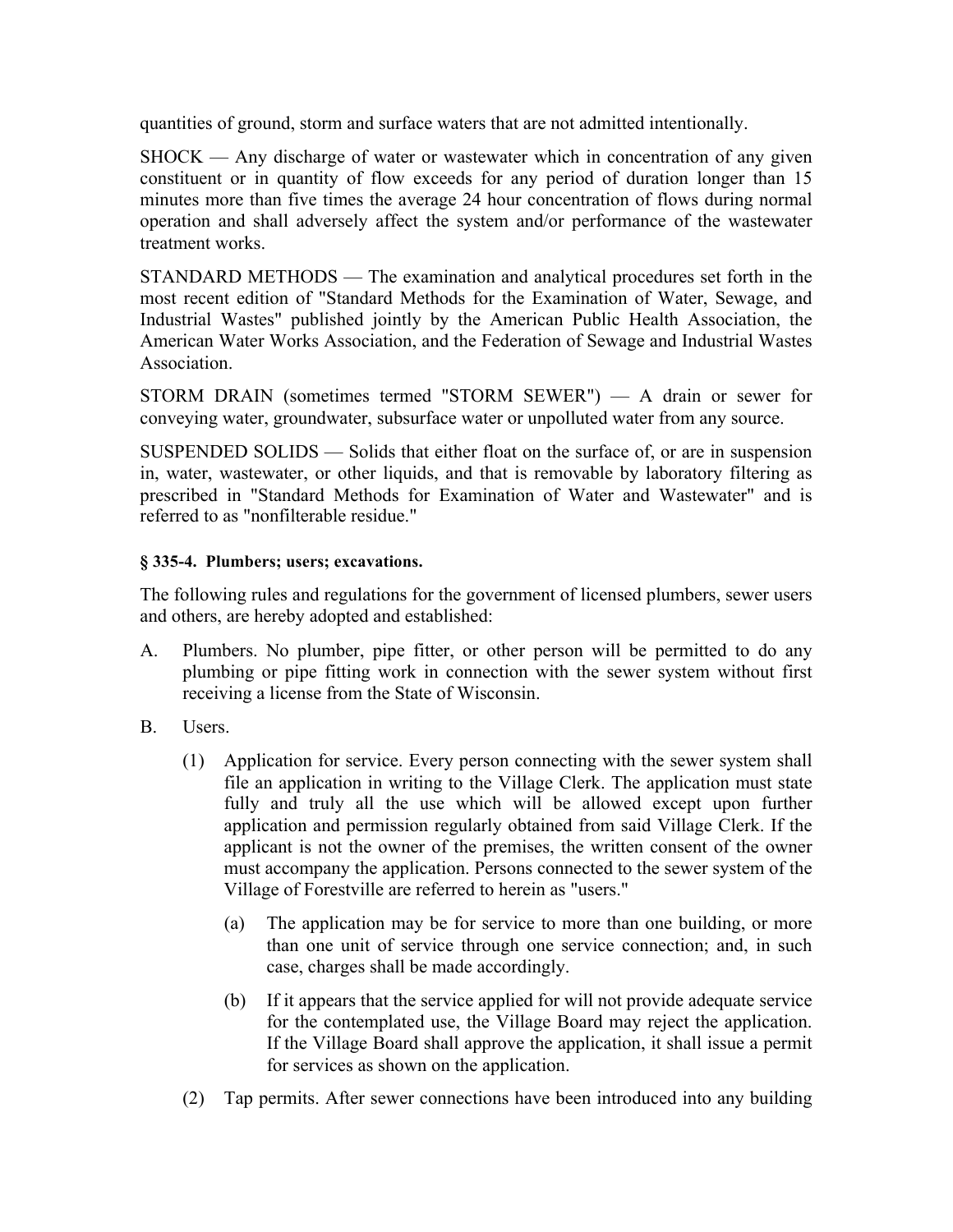or upon any premises, no plumber shall make any alterations, extensions, or attachments, unless the party ordering such tapping or other work shall exhibit the proper permit for the same from the Village Board.

- (3) User to keep in repair. All users shall keep their own service pipes in good repair and protected from frost, at their own risk and expense, and shall prevent any unnecessary overburdening of the sewer system.
- (4) User use only. No user shall allow others or other services to connect to the sewer system through his lateral.
- (5) User to permit inspection. Every user shall permit the Village Board, or their duly authorized agent, at all reasonable hours of the day, to enter their premises or building to examine the pipes and fixtures, and the manner in which the drains, and sewer connections operate; and they must at all times, frankly and without concealment, answer all questions put to them relative to its use.
- (6) Utility responsibility. It is expressly stipulated that no claim shall be made against said Village of Forestville, the Village Board, or the Sanitary Commission by reason of the breaking, clogging, stoppage, or freezing of any service pipes; nor from any damage arising from repairing mains, making connections or extensions or any other work that may be deemed necessary. The right is hereby reserved to cut off the service at any time for the purpose of repairs or any other necessary purpose, any permit granted or regulation to the contrary not withstanding. Whenever it shall become necessary to shut off the sewer service within any district of said Village, the Village Board shall, if practicable, give notice to each and every consumer within said Village, of the time when such service will be so shut off.
- C. Excavations.
	- (1) In making excavations in streets or highways for laying service pipe or making repairs, the paving and earth removed must be deposited in a manner that will occasion the least inconvenience to the public.
	- (2) No person shall leave any such excavation made in any street or highway open at any time without barricades; and during the night, warning lights must be maintained at such excavations.
	- (3) In refilling the opening, after the service pipes are laid, the earth must be laid in layers of not more than nine inches in depth, and each layer thoroughly compacted to prevent settling. This work, together with the replacing of sidewalks, ballast and paving, must be done so as to make the street as good, at least, as before it was disturbed, and satisfactory to the Village Board. No opening of the streets for tapping the pipes will be permitted when the ground is frozen.

#### **§ 335-5. Sewer user charge system.**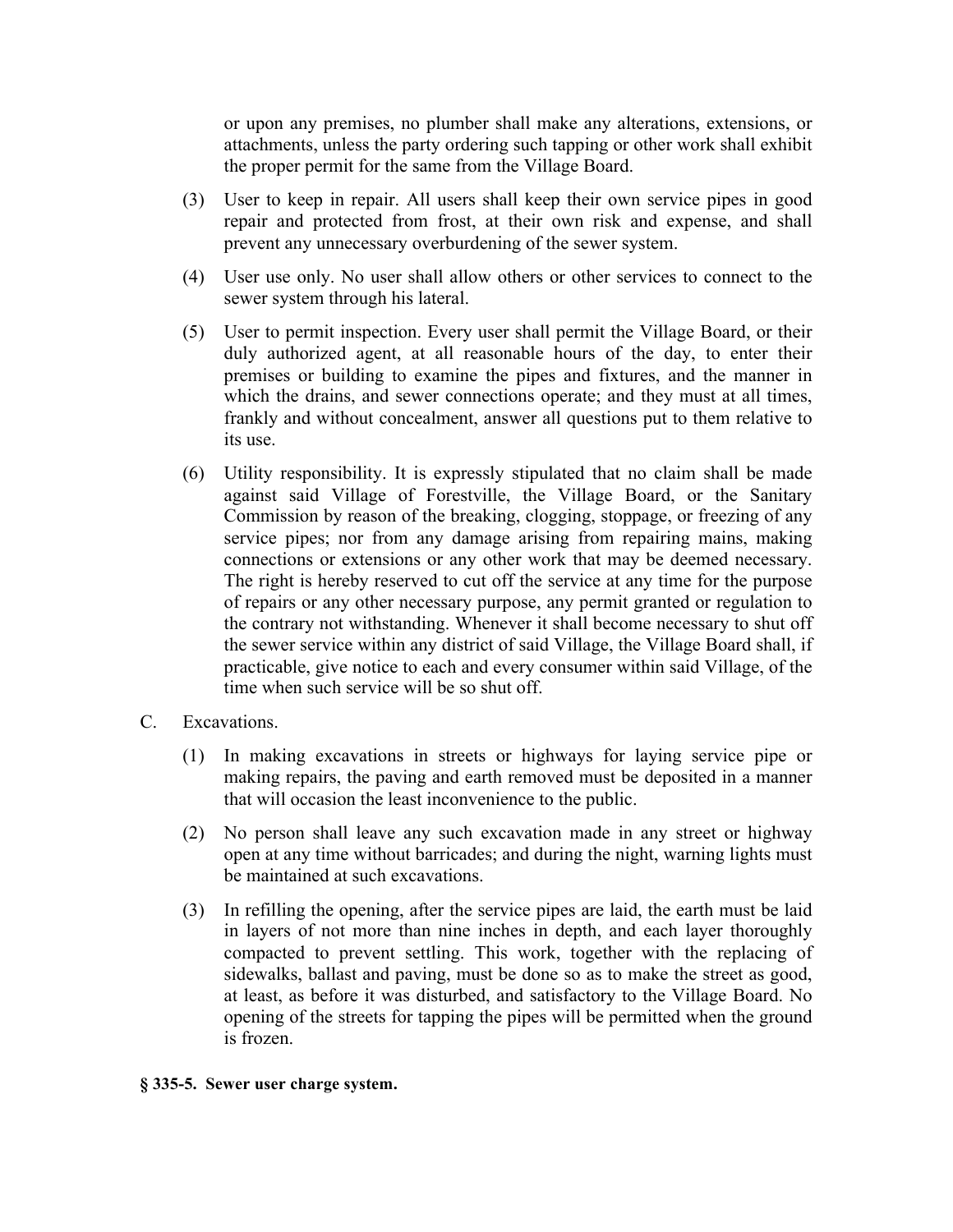- A. Costs.
	- (1) It shall be the policy of the Village to obtain sufficient revenues to pay the cost of:
		- (a) The annual debt retirement payment on any bonded indebtedness;
		- (b) Any required cash reserve account payment; and
		- (c) Operation and maintenance of the sewage works, including a replacement fund (i.e., a cash account to be used for future expenditures for obtaining or installing equipment, accessories or appurtenances which are necessary to maintain the capacity and performance of the sewage works during the service life for which such works were designed and constructed), through a system of user charges.
	- (2) The system shall assure that each user of the sewage works pays a proportionate share of the cost of such works.
- B. All sewer users shall be classified by the utility as:
	- (1) Residential/commercial (domestic strength); or
	- (2) Industrial customers.
- C. User charges shall consist of: a minimum quarterly billing, on the basis of User Charge Equivalents (UCE); and a unit price based on the average volume of water utilized for that size of customer. The minimum quarterly billing shall be sufficient to pay the annual debt retirement. A portion of the debt service and reserve account may be budgeted by levying an ad valorem tax in accordance with state statutes. The unit price per volume shall be sufficient to pay the annual cost of operation and maintenance, including any replacement fund, or the sewage works.
- D. The methodology of determining the user charges is given in Appendix  $A<sup>2</sup>$ . The Utility shall provide the initial estimates of number of UCE, costs, etc., to calculate the first year's user charges. The user charges, and this article, shall be reviewed not less than biannually. Such review shall be performed by the Village Board and the Village Clerk-Treasurer along with the Treasurer of the Sanitary Commission. User charges shall be adjusted as required, to reflect actual number and size of users and actual costs.
- E. Sewer rates  $3$

- (1) There shall be charged to each user of the sewer system a sewer charge as follows, a charge based on the following schedule:
	- (a) Residential and other users (equal to one UCE), occupied or not.<sup>4</sup>

<sup>2.</sup> **Editor's Note: Appendix A is available from the Village offices.** 

<sup>3.</sup> **Editor's Note: Rates shall be reviewed and revised by the Village Board as necessary.** 

<sup>4.</sup> **Editor's Note: Amended at time of adoption of Code (see Ch. 1, General Provisions, Art. II).**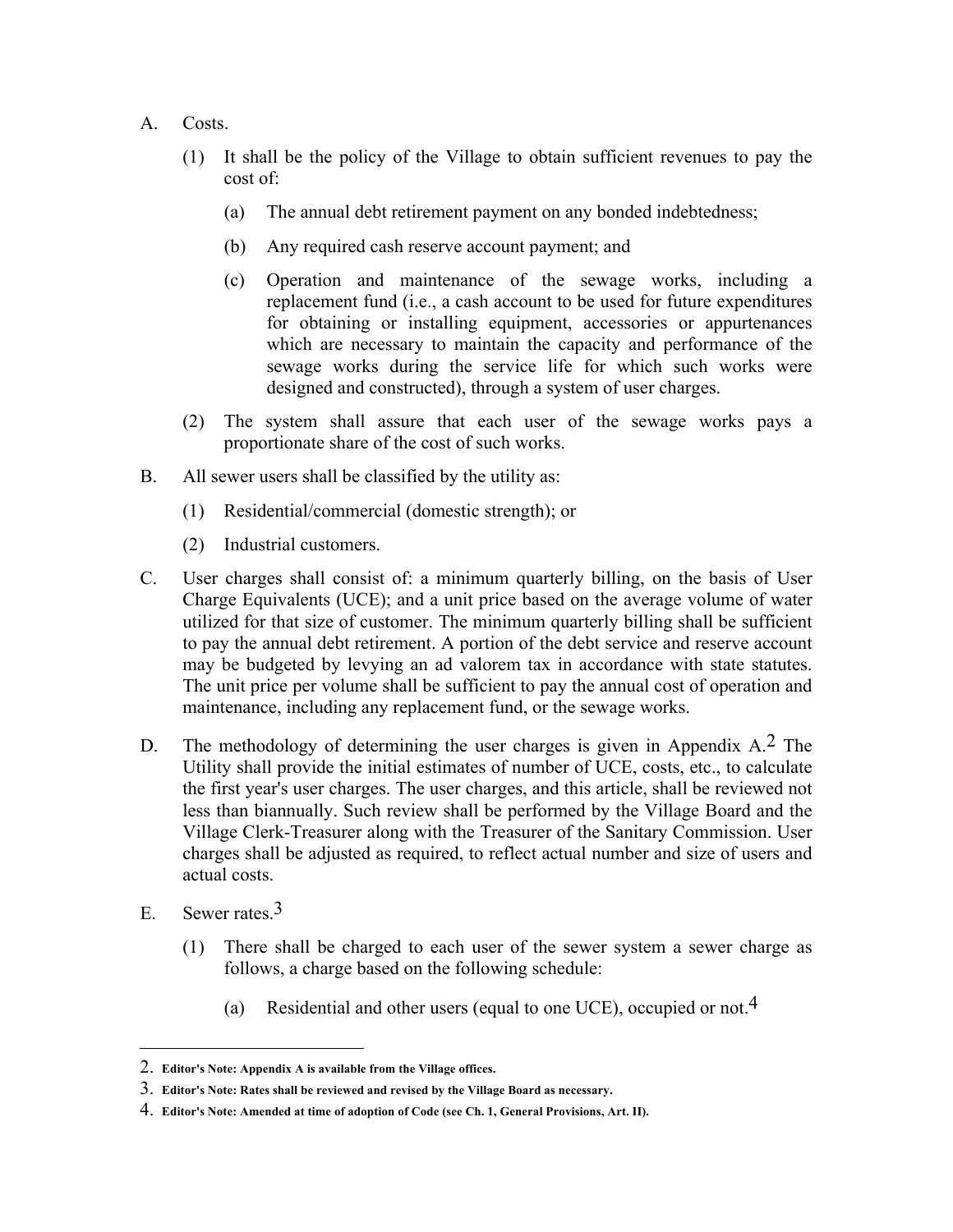- (b) Larger than residential (number of UCE/quarter; UCE to be determined when hookup is made).
- (c) Not paying sanitary tax levy: UCE/quarter.
- (2) All charges for sewerage service shall be made quarterly and shall be payable on the first day of January, April, July and October in each year. A 3% penalty will be added to those bills not paid on or before the 20th day after the due date of the bill with a \$0.30 minimum penalty charge. A failure to receive a bill shall not excuse nonpayment. Sewerage service charges shall be a lien on the property served in accordance with  $\S 66.0821$  of the Wisconsin Statutes.
- (3) A property tax levy for sanitary purposes shall be levied in an amount equal to 9.5 mils on the assessed valuation.
- (4) All users who will not be paying a sanitary tax levy will be notified in writing by the Village Clerk as to the amount of their payment in lieu of the taxes.

# **§ 335-6. Mandatory hookup.**

- A. The owner of each parcel of land adjacent to a sewer main on which there exists a building usable for human habitation or in a block through which such system is extended, shall connect to such system within 30 days of notice in writing from the Village Board and pay the hookup fee in effect at the time of hookup. Upon failure to do so, the Village Board may cause such connection to be made and bill the property owner for such costs. If such costs are not paid within 30 days, such notice shall be assessed as a special tax lien against the property, all pursuant to § 144.06, Wisconsin Statutes; provided, however, that the owner may within 30 days after the completion of the work file a written option with the Village Clerk stating that he cannot pay such amount in one sum and ask that there be levied in not to exceed five equal installments and that the amount shall be so collected with interest at the rate of 15% per annum from the completion of the work, the unpaid balance being a special tax lien, all pursuant to § 281.45, Wisconsin Statues.<sup>5</sup>
- B. In the case of new construction, every owner of a tract of land on which construction has begun for a new home shall connect to such system within 30 days after the foundation has been laid for such new house.
- C. In lieu of the above, the Village Board, at its option, may impose a penalty for the period that the violation continues, after 10 days' written notice to any owner failing to make a connection to the sewer system of an amount equal to 150% of the minimum quarterly charge for sewer service payable quarterly for the period in which the failure to connect continues, and upon failure to make such payment, said charge shall be assessed as a special tax lien against the property, all pursuant to § 281.45, Wisconsin Statutes.
- D. This article ordains that the failure to connect to the sewer system is contrary to the minimum health standards of said Village and fails to assure preservation of public

<sup>5.</sup> **Editor's Note: Amended at time of adoption of Code (see Ch. 1, General Provisions, Art. II).**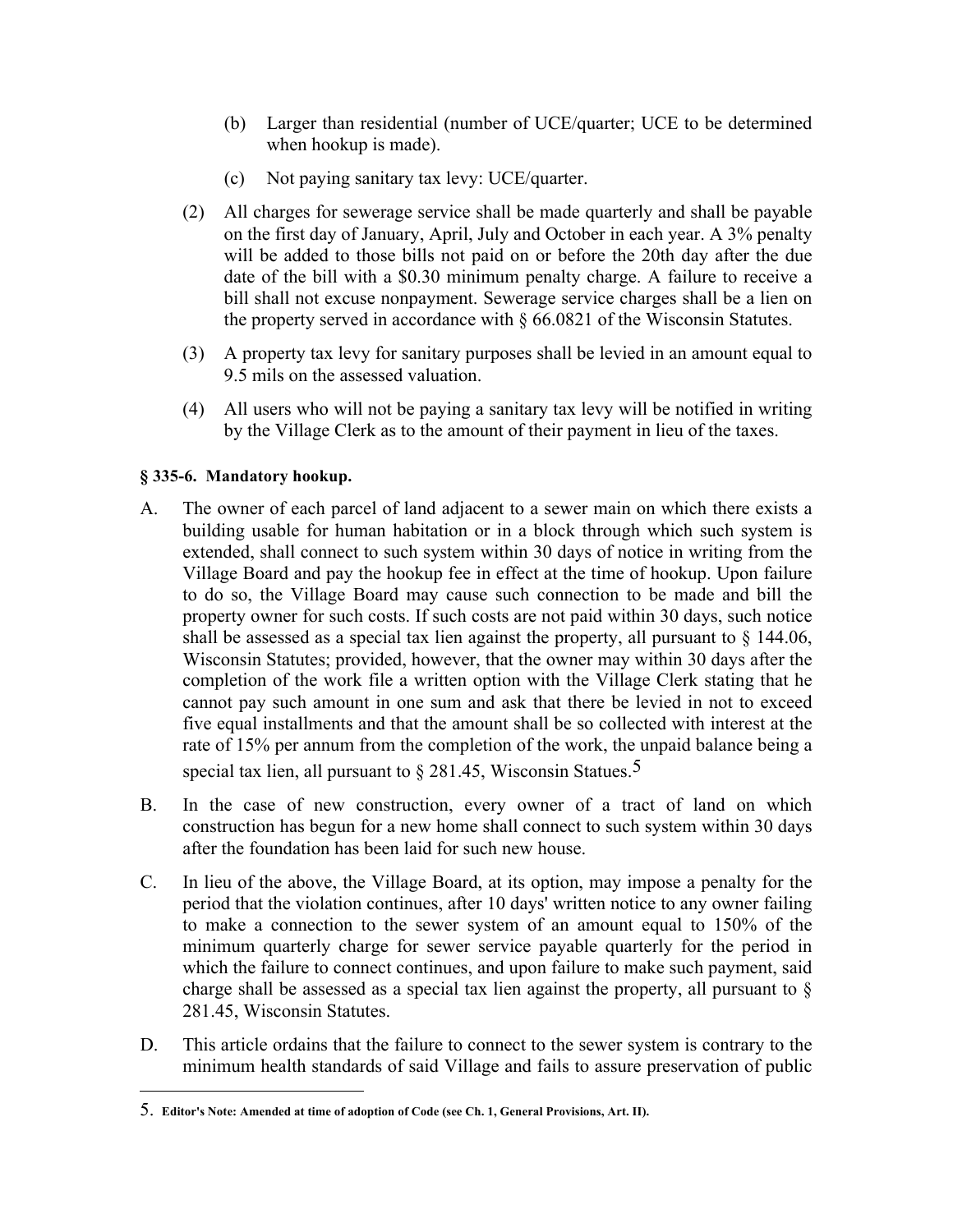health, comfort, and safety of said Village. (See § 335-11, Installation of conventional systems.)

## **§ 335-7. Maintenance of services.**

- A. The utility shall maintain sewer service within the limits of the Village from the street main to the property line and including all controls between the same, without expenses to the property owner, except when they are damaged as a result of negligence or carelessness on the part of the property owner, a tenant, or an agent of the owner, in which case they will be repaired at the expense of the property owner. All sewer services from the point of maintenance by the system to and throughout the premises must be maintained free of defective conditions, by and at the expense of the owner or occupant of the property.
- B. When any sewer service is to be relaid and there are two or more buildings on such service, each building shall be disconnected from such service and a new sewer service shall be installed for each building.

# **§ 335-8. Improper use and prohibited discharges.**

- A. It shall be unlawful for any person to willfully injure the sewer system, or any building, machinery, or fixture pertaining thereto, or to willfully and without authority of the Village Board to bore or otherwise cause to leak, any tunnel, aqueduct, reservoir, pipe or other thing used in the system for holding, conveying or distributing sewage.
- B. It shall be unlawful for any person to introduce sewage into the system which shows an excess of a BOD or suspended solids concentration of over 200 mg/l (normal domestic sewage); a surcharge shall be based on the excess of BOD or suspended solids at a rate to be determined, if allowed. The Village Board reserves the right to test the sewage at any point within the connection system of the user or consumer  $6$
- C. No user shall discharge or cause to be discharged any of the following described liquids or solid wastes to any sanitary sewer:
	- (1) Any stormwater, surface water, ground water, roof runoff or surface drainage, including sump pumps.7
	- (2) Any gasoline, benzene, naphtha, fuel oil, or other flammable or explosive liquid, solid or gas.
	- (3) Any ashes, cinders, sand, mud, straw, shavings, metal, glass, rags, feathers, tar, plastics, wood, paunch manure, or any other solid or sticky substance capable of causing obstruction of the flow in sewers or other interference with the proper operation of the sewage works.

<sup>6.</sup> **Editor's Note: Amended at time of adoption of Code (see Ch. 1, General Provisions, Art. II).** 

<sup>7.</sup> **Editor's Note: Amended at time of adoption of Code (see Ch. 1, General Provisions, Art. II).**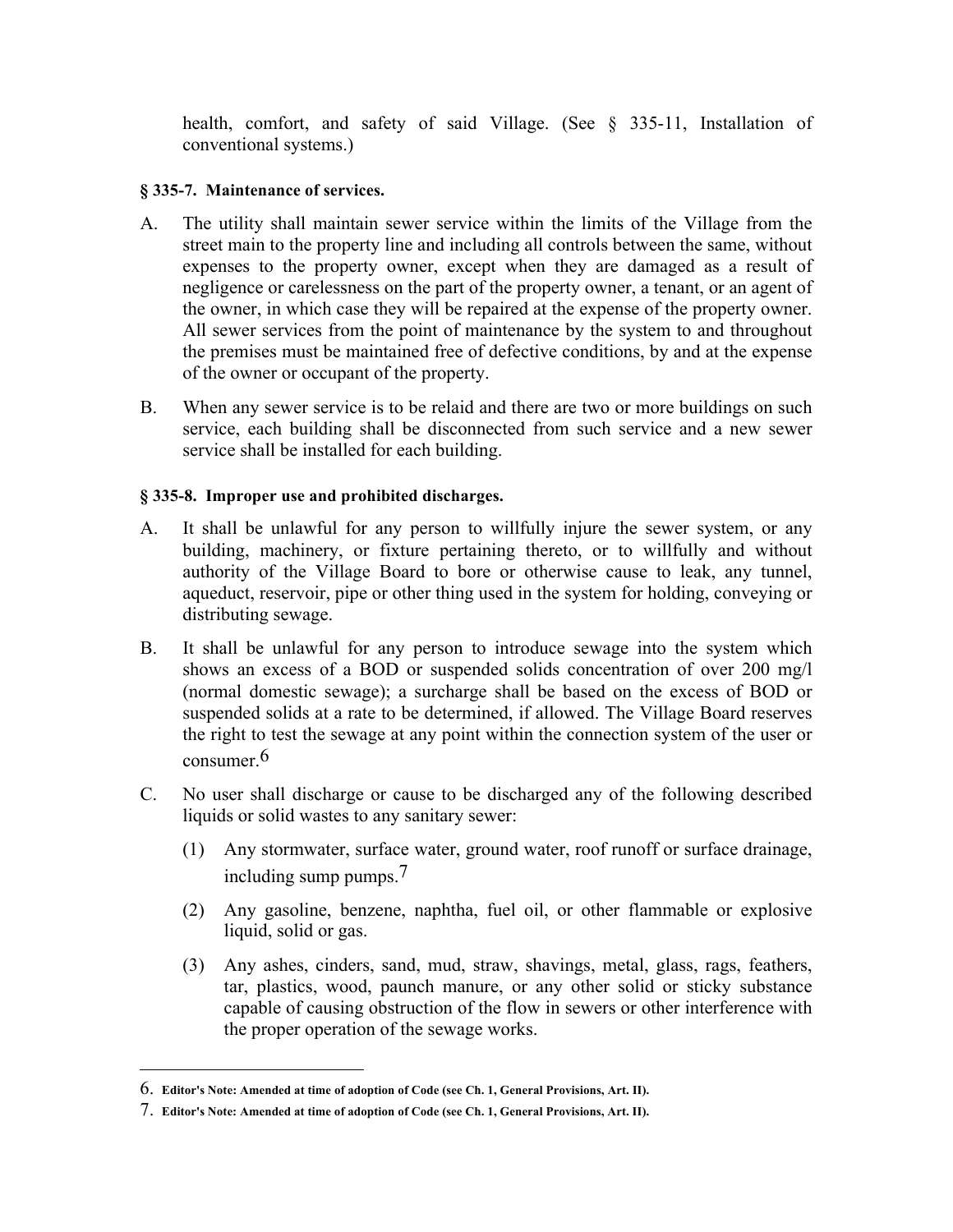- (4) Any water or wastes containing a toxic or poisonous substance in sufficient quantity to injure or interfere with any sewage treatment process, constituting a hazard to humans and animals or create any hazard in the receiving treatment facility.
- (5) Any water or wastes containing suspended solids of such character and quantity that unusual attention or expense is required to handle such material at the sewage treatment plant.
- (6) Any noxious or malodorous gas or substance capable of creating a public nuisance.
- (7) Any garbage that has not been properly shredded.
- (8) Any liquid or vapor having a temperature higher than 150° F.
- (9) Any water or wastes which may contain more than 100 parts per million by weight of fat, oil, or grease.
- (10) Any water or wastes having pH lower than 5.5 or higher than 9.0 having any corrosive property capable of causing damage or hazard to structures, equipment, and personnel of the sewage works.

# **§ 335-9. Damage recovery.**

- A. The system shall have the right of recovery from all persons, any expense incurred by said system for the repair or replacement of any sewer pipe damaged in any manner by any person by the performance of any work under their control, or by any negligent act.
- B. Any person found to be responsible for allowing a deleterious discharge into the sewer system which causes damage to the treatment facility and/or receiving body of water shall, in addition to a fine, pay the amount to cover damages as established by the approving authority.

# **§ 335-10. Violations and penalties.** 8

Any person who shall violate any of the provisions of this article or rules or regulations of the Village of Forestville; or who shall connect a service pipe without first having obtained a permit and inspection therefor; or who shall violate any provisions of the Wisconsin Statutes, Wisconsin Administrative Code, or any other materials which are incorporated by reference, shall upon conviction thereof be subject to the penalty in § 1-4 of the Code. This, however, shall not bar the Village Board from enforcing the connection duties set out in § 335-6A for mandatory hookup.

#### **§ 335-11. Installation of conventional systems.**

 $\overline{a}$ 

In areas deemed by the Village Board to be unserviceable by the Village sewer system,

<sup>8.</sup> **Editor's Note: Amended at time of adoption of Code (see Ch. 1, General Provisions, Art. II).**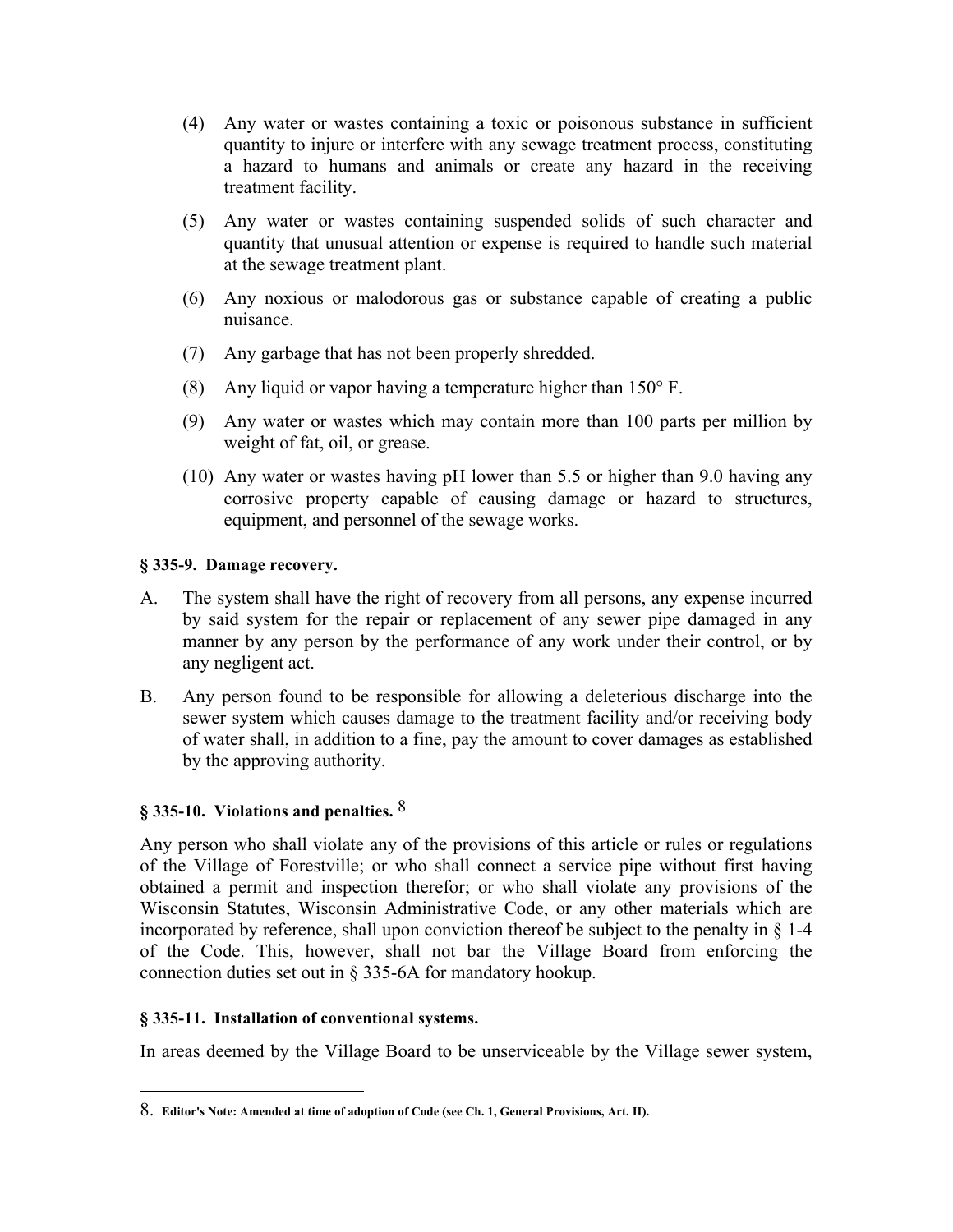due to it being cost-prohibitive for the location or physical factors of the location, the Village waives the mandatory connection in lieu of installation of a sanitary system meeting state and county codes in force at the time of said installation.<sup>9</sup>

# **§ 335-12. Charges as lien on property.** 10

All sewer services, charges and special assessments shall be a lien on a lot, part of a lot, or land on which sewer services were supplied. All sums which have accrued during the preceding year and which are unpaid by the first day of November and any year, shall be certified to the Village Clerk to be place on the tax roll for collection as provided by Wisconsin Statutes.

# **§ 335-13. Unit of service definition.**

- A. A unit of service shall consist of any residential, commercial, industrial, or charitable aggregation of space or area occupied for a distinct purpose such as a resident, apartment, flat, store, office, industrial plant, church, or school. Each unit of service shall be regarded as one consumer. Suites in houses, or apartments with complete housekeeping functions (such as cooking), shall be classed as apartment houses; thus, houses and apartments having suites of one, two, or more rooms with toilet facilities, but without kitchen for cooking, are classed as rooming housing.
- B. When a consumer's premises has several buildings for which services are eligible and such buildings are used in the same business and connected by the user, the Village Board shall set a separate rate for such complex.

# **§ 335-14. Adoption of other rules.**

There is hereby adopted all the rules and regulations of the State Plumbing and State Building Codes and the building rules of the Department of Safety and Professional Services; and the Department of Natural Resources of the State of Wisconsin insofar as the same are applicable to the Village of Forestville.

#### ARTICLE II **Downspouts [Adopted 1-3-2005 by Ord. No. 1-2004]**

# **§ 335-15. Requirement; exception.**

All homes constructed after passage of this article will have downspout drainage above the ground, unless otherwise approved by Village Board and inspection during installation and upon completion.

**§ 335-16. Proof of drainage.**

<sup>9.</sup> **Editor's Note: Original Section 5.07, Vacating of premises and discontinuance of service, which immediately followed this section, was repealed at time of adoption of Code (see Ch. 1, General Provisions, Art. II).** 

<sup>10.</sup> **Editor's Note: Amended at time of adoption of Code (see Ch. 1, General Provisions, Art. II).**